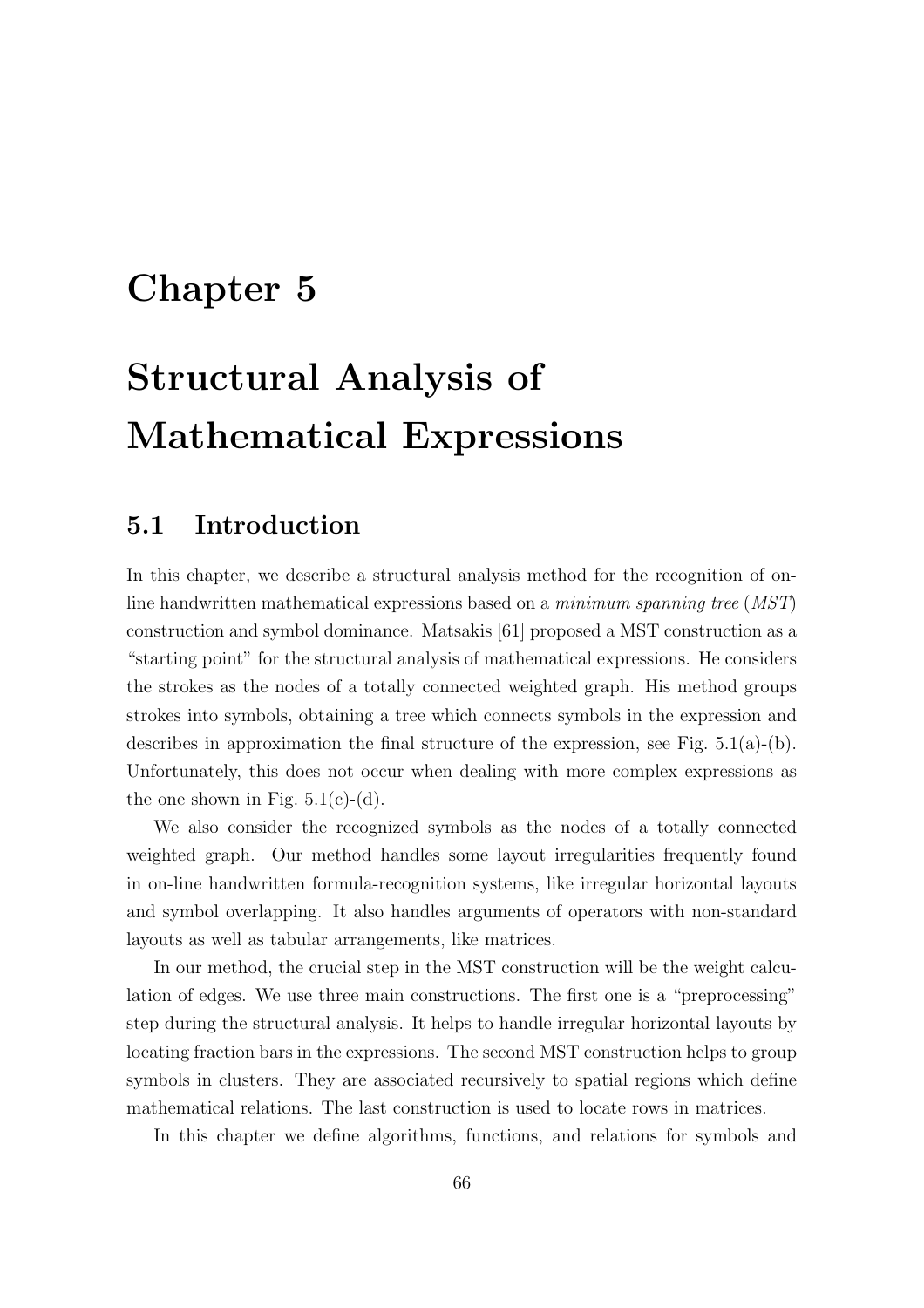



(c)



Figure 5.1: Figures (a)-(c): the minimum spanning tree. Figures (b)-(d): the desired relation tree.

other data structures. Because most of them are easy to implement, we do not give their implementations, pseudo-code, or return values, all of them should be easily derived through the function's name. It should also be clear from the context that some functions can modify their arguments, as done in the language C, when passing variables by reference. Section 5.2 introduces the concepts and data structures we need for the rest of the chapter. In Sect. 5.3 we describe the construction of the minimum spanning tree based on symbol dominance. Section 5.4 concludes with a discussion about our method.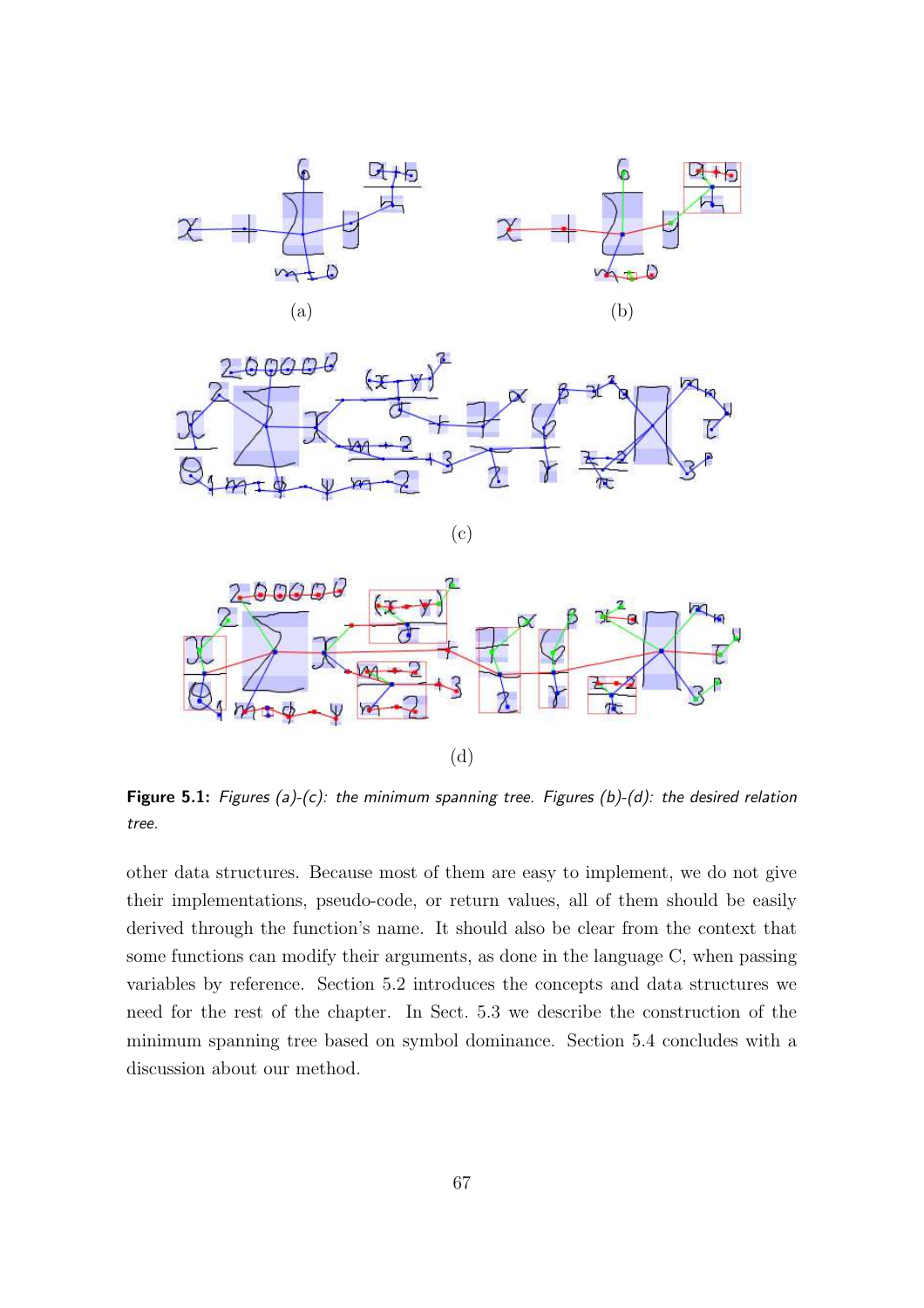## 5.2 Structural Analysis

#### 5.2.1 Symbol Regions and Symbol Attributes

Relations and operator dominance in mathematical notation are defined explicitly or implicitly by the position and relative size of symbols in an expression. The spatial regions above-left, above, superscript, right, subscript, below, below-left and subexpression are used to determine such relations. For example, the operands (numerator and denominator) of the horizontal bar (fraction operator) are expected to lie in the regions above and below of the horizontal bar. See Fig. 5.2.

By comparing symbol attributes, we can test whether or not a symbol belongs to a determined spatial region. Given a symbol s, we consider its label and its bounding box as the basic attributes. The label is obtained by means of a classifier, as described in the previous chapter. The bounding box is defined by the minimum  $x$  and  $y$ coordinates  $(x_s, y_s)$  of all points in the symbol, its height  $H_s$ , and weight  $W_s$ . Once raw symbols are endowed with attributes, we can collect them in *ordered attributed lists*. The order of a symbol in a list is determined by its leftmost  $x$  coordinate, i.e. if the list L is formed by the symbols  $(s_1, \ldots, s_k)$ , it means that  $x_{s_i} \leq x_{s_j}$  for  $i < j$ . In this chapter, when we refer to a list we are talking about an ordered list. The attributes of a list L are its label and its bounding-box attributes  $(x_L, y_L)$ ,  $H_L$  and  $W_L$ . The label of a symbol list is obtained during the structural analysis process by the spatial and geometrical relations between symbols.

From the basic attributes, we derive the *superscript threshold* and the *subscript* threshold. They are numeric attributes used to delimit the regions around symbols. We also derive the *centroid*. It is a point attribute which determines the symbol's location in regions. To determine these symbol attributes, we classify the symbol as ascendent, descendent, or central, as shown in Table 5.1. The reason for doing so becomes clear if we observe the layout differences in the subindex relation of the central symbol  $x_*$  and the descendent symbol  $y_*$  (see Fig.5.2). The way to calculate attributes for a symbol s is given in Table 5.2. After obtaining symbol attributes we can determine which region a symbol lies in. For example, given the symbols s and a, we can define a boolean function to determine whether a lies in the above region of s, and other regions in a similar way, as follows:

liesInAboveRegion $(s, a)$ 

1. Return getMinX(s)  $\leq$  getCentroidX(a)  $\leq$  getMaxX(s) & &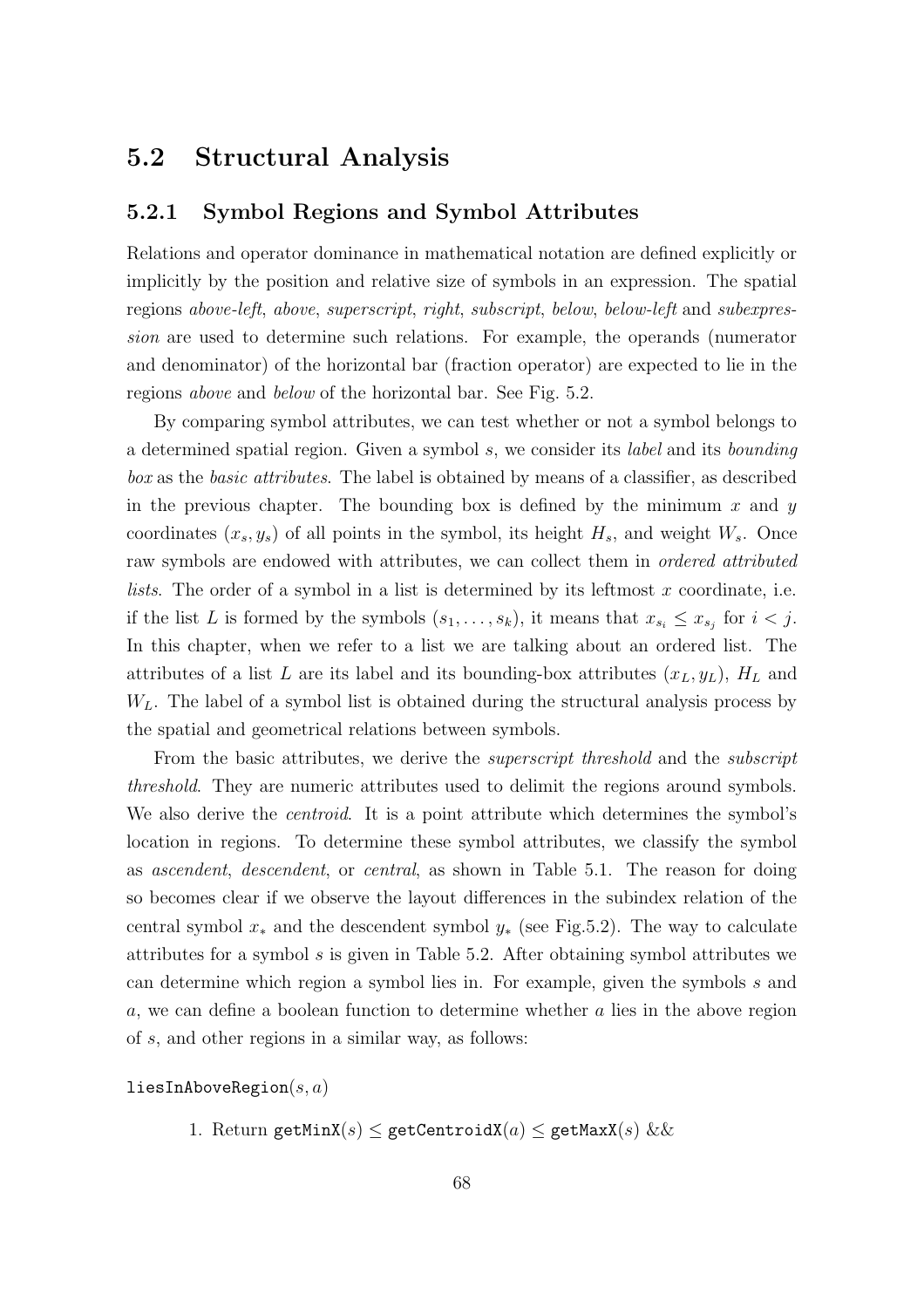

Figure 5.2: Regions, thresholds, and centroids of different symbol types. From left to right: non-scripted, horizontal bar, square root, scripted, sum-like, and product operators. The regions marked with an asterisk determine the range of different symbol types.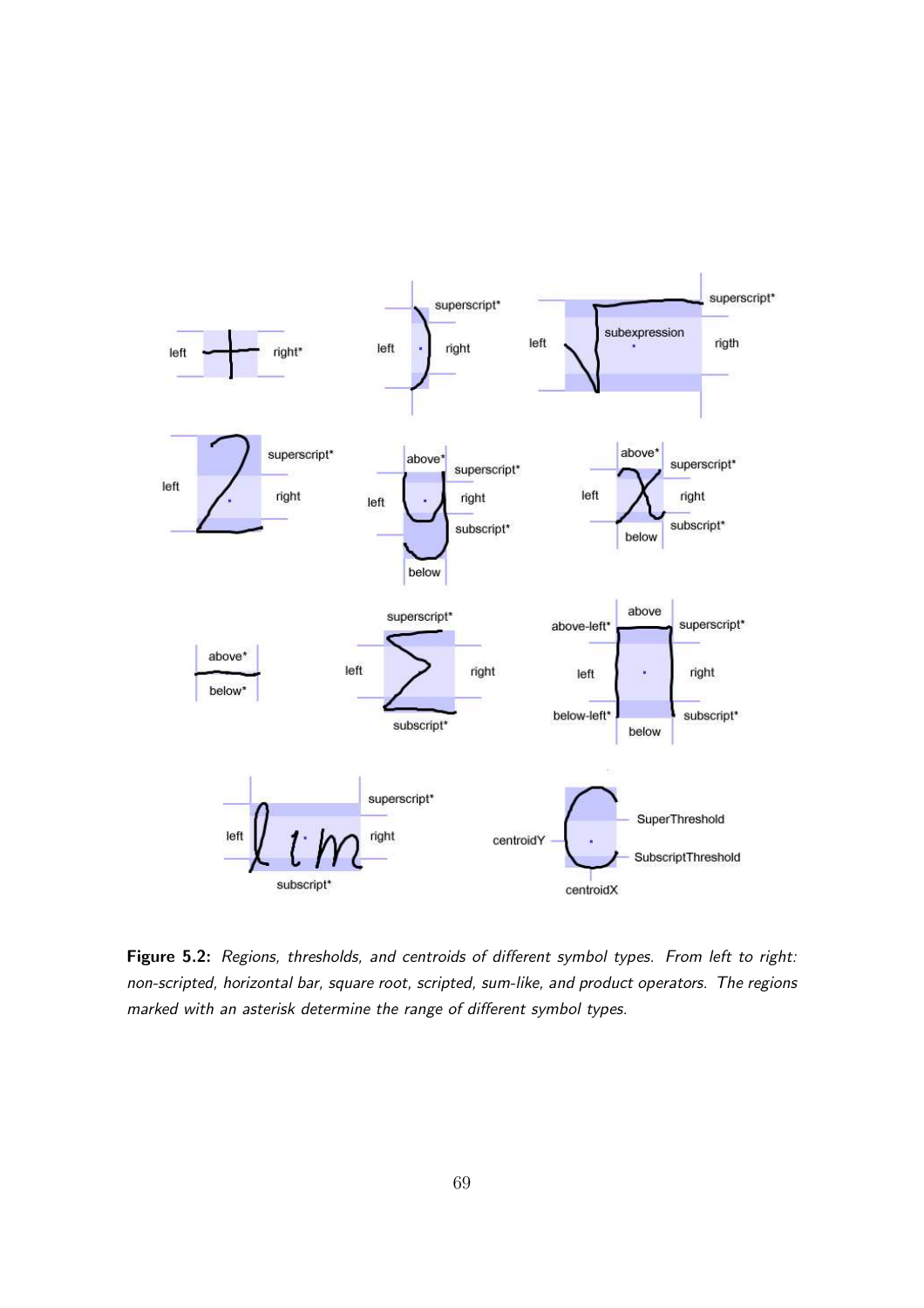|          | central                                                             | ascendent                        | descendent |
|----------|---------------------------------------------------------------------|----------------------------------|------------|
|          | non-scripted $+ - * / (\infty \rightarrow$                          |                                  |            |
|          | superscripted $e \pi \sqrt{\ }$ log sin cos tan 0 1 2 3 4 5 6 7 8 9 |                                  |            |
| scripted | a c x z                                                             | $b \ d \ \partial \Delta \nabla$ | g y        |
| sum-like | $\sum \int \prod$                                                   |                                  |            |
| lim-like | lim max min                                                         |                                  |            |
|          |                                                                     |                                  |            |

Table 5.1: The symbols used in our system.

Table 5.2: Attributes for different symbol types.

|                           | super threshold sub threshold |                | centroid                 |
|---------------------------|-------------------------------|----------------|--------------------------|
| ascendent                 | $y_s + 0.8H_s$                | $y_s + 0.2H_s$ | $(x+0.5W_s, y+0.33H_s)$  |
| descendent $y_s + 0.9H_s$ |                               | $y_s + 0.6H_s$ | $(x+0.5W_s, y+0.66H_s)$  |
| central                   | $y_s + 0.8H_s$                | $y_s + 0.2H_s$ | $(x+0.5W_s, y_s+0.5H_s)$ |

 $getSuperThreshold(s) \leq getCentroid(Y(a)).$ 

#### 5.2.2 Symbol Dominance

The *range* of a symbol is the expected location area of its arguments, see Fig. 5.2. Chang  $[17]$  defines dominance as follows. A symbol s *dominates* a symbol a if a lies in the range of s and s does not lie in the range of  $a$ . We say that symbols *dominate* their arguments. Arguments have lower precedence than the dominant symbol.

We define dominates(s, a) as a boolean relation which depends on the set of operator classes

 $T = \{-,\sqrt{\phantom{a}},$  scripted, superscripted, non-scripted, sum-like},

the spatial regions, and symbol attributes of s and a. The symbol '−' represents the horizontal bar and  $\sqrt{\phantom{a}}$  the square root. If dominates(s, a) is true, it means that s dominates a. Observe that we added some extra conditions to the definition of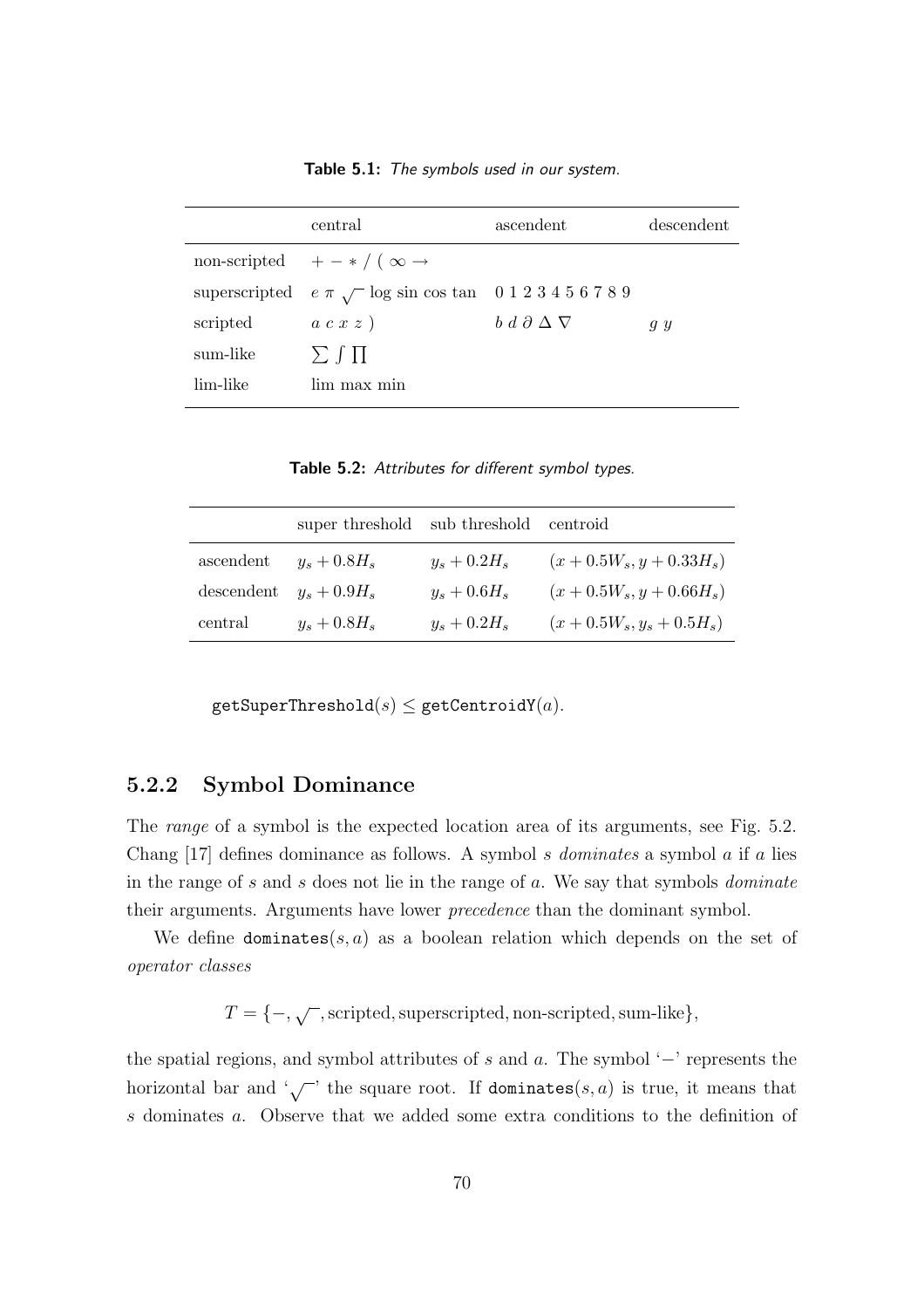

Figure 5.3: Examples of expressions where (a) dominance is determined by range, (b) dominance is determined by considering symbol sizes and (c) dominance between fraction lines is hard to determine.

Chang, namely comparison of symbol sizes and attributes, to determine dominance and to resolve ambiguity.

To clarify the concept of dominance, let us give a few examples. Consider the sum symbol in Fig. 5.3(a). It dominates the symbol ' $\infty$ ', because the later lies in the range (superscript region) of the first and we do not expect any symbol lying in any of the regions of '∞'. By analogy, the constant 'e' in Fig. 5.3(b) dominates the symbols ' $-$ ' and ' $\int'$ . The horizontal bar lies in the superscript region of 'e', but the latter does not lie above or below the symbol '−'. Observe that 'e' lies in the range of the integral, but the dominance in this case is resolved by comparing their sizes. Figure  $5.3(c)$ also shows a case where symbol dominance is not clear. We can not determine which one of the fraction lines dominates the other, because both of them lie in the range of the other and have the same size. We can avoid the confusion here by taking as the dominant fraction bar the one with the greater centroid's y-coordinate.

As we can see in these examples, dominance can be established by convention and can vary from one author to another. Different definitions of dominance define different *dialects* of mathematical notation.

#### 5.2.3 Baseline Representation of Expressions

We describe mathematical notation as a hierarchical structure of nested baselines [103]. A baseline is a list which represents a horizontal arrangement of symbols in the expression. Each symbol has links to other baselines, which satisfy the spatial relations mentioned in Sect. 5.2.2, relative to it. The dominant baseline of an expression is the baseline which is not linked by any symbol. For example, the expression  $x_{ij} * y + \frac{a+b}{c}$  $rac{+b}{c}$  is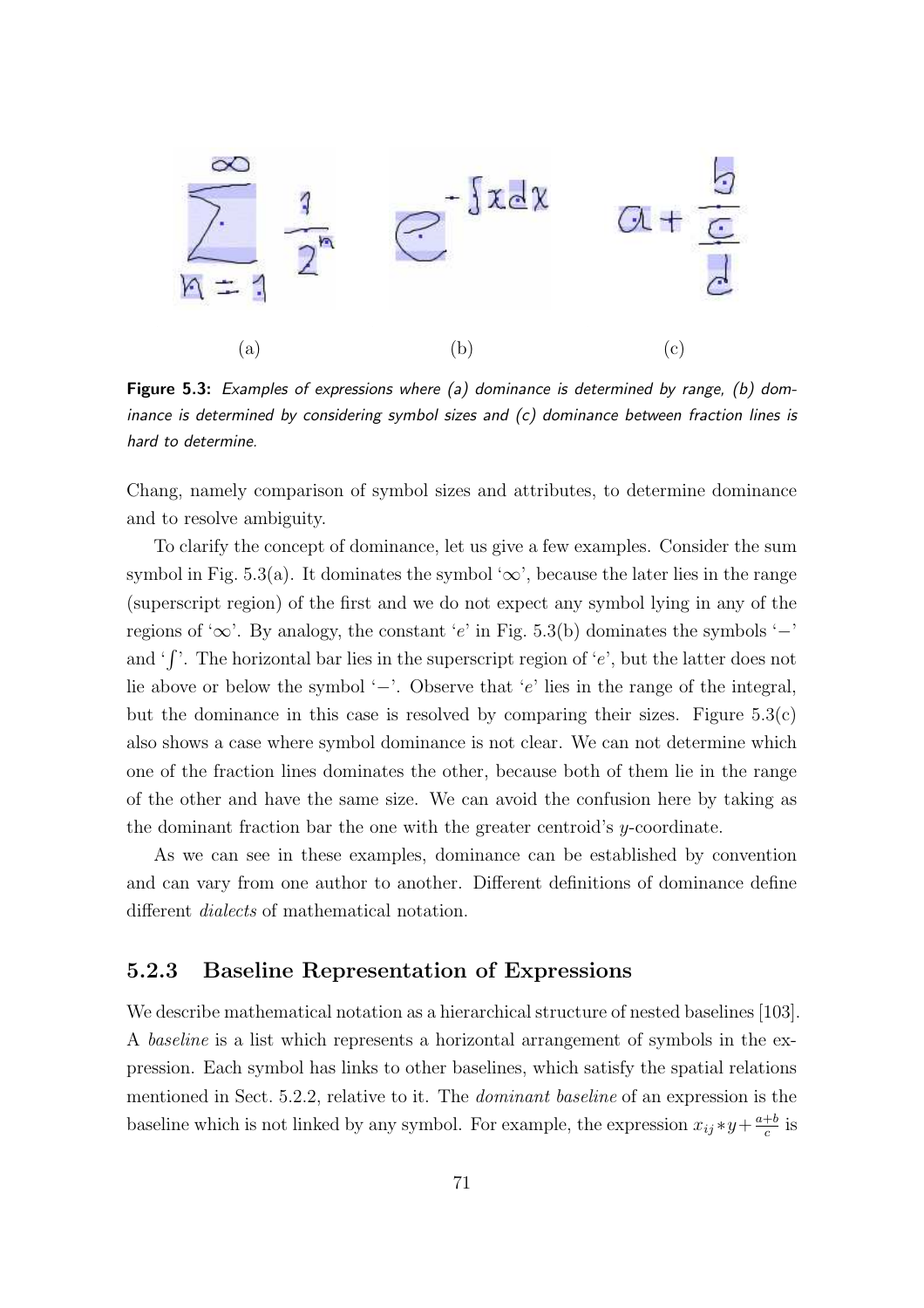determined by the baselines  $(x, *, y, +, -)$ ,  $(i, j)$ ,  $(a, +, b)$  and  $(c)$ . The last two baselines satisfy the relations above and below relative to the horizontal bar respectively. The dominant baseline of this expression is  $(x, *, y, +, -)$ .

The data structure which represents the whole expression in the form described above is called baseline tree, see Fig. 5.4. This representation exploits the left-toright reading of mathematical expressions. When reading an expression, one normally searches for the leftmost dominant symbol, then for the next leftmost dominant one, and so on until no more symbols are found. Given an ordered symbol list  $L$ , we can determine the leftmost dominant symbol in  $L$  through the function getDominantSymbol, which is defined as:

 $getDominant Symbol(L)$ 

- 1. Let  $n = \text{length}(L)$ .
- 2. If  $n == 1$ , return  $s_1$ .
- 3. If  $s_n$  dominates  $s_{n-1}$ , remove  $s_{n-1}$  from L, else remove  $s_n$ .
- 4. Return getDominantSymbol $(L)$ .

Observe that this function uses the order of symbols in L.

In this way, given a list  $L$ , we construct its dominant baseline  $Db$  through the function:

#### constructDominantBaseline( $Db, L$ )

- 1. If Db is empty, then set  $Db = \text{addSymbol}(Db, \text{getDomain}(\mathbf{L})).$
- 2. Set  $s =$  getLastSymbol( $Db$ ).
- 3. Construct a list  $Hs = \text{getRightNeighbors}(s, L)$  of symbols in L which are right horizontal neighbors of s.
- 4. If Hs is empty, return.
- 5. Find the dominant symbol of the horizontal neighbors,  $sd =$  getDominantSymbol $(Hs)$ .
- 6. Set  $Db = \text{addSymbol}(Db, sd)$ .
- 7. Use recursion: constructDominantBaseline $(Db, L)$ .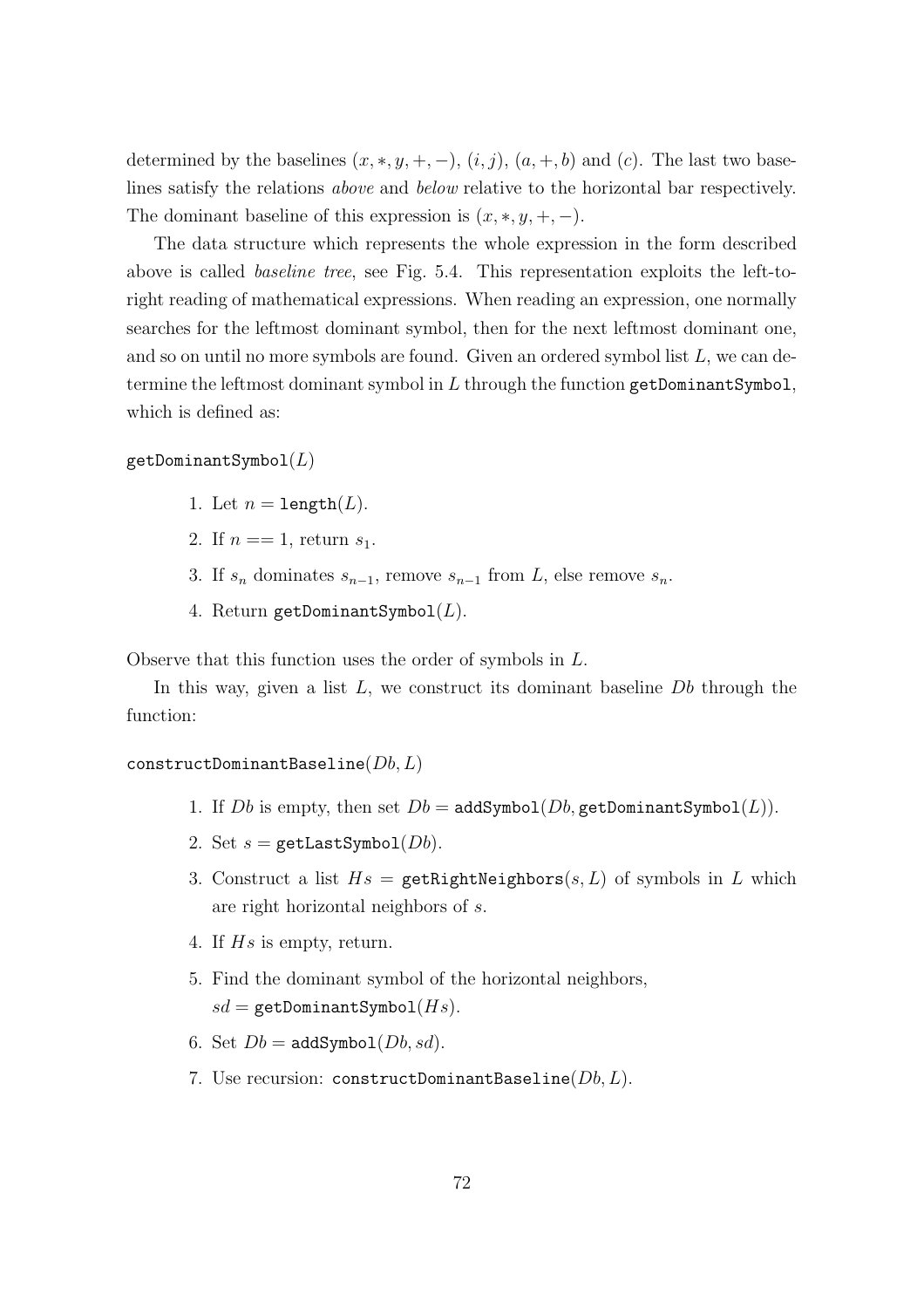

$$
x_{ij} * y + \frac{a+b}{c}
$$



Figure 5.4: Above: a node of the baseline tree stores the symbol's label and other attributes, it has also links which correspond to different spatial relations. Center: the original mathematical expression. Below: the representation of the expression as a baseline tree.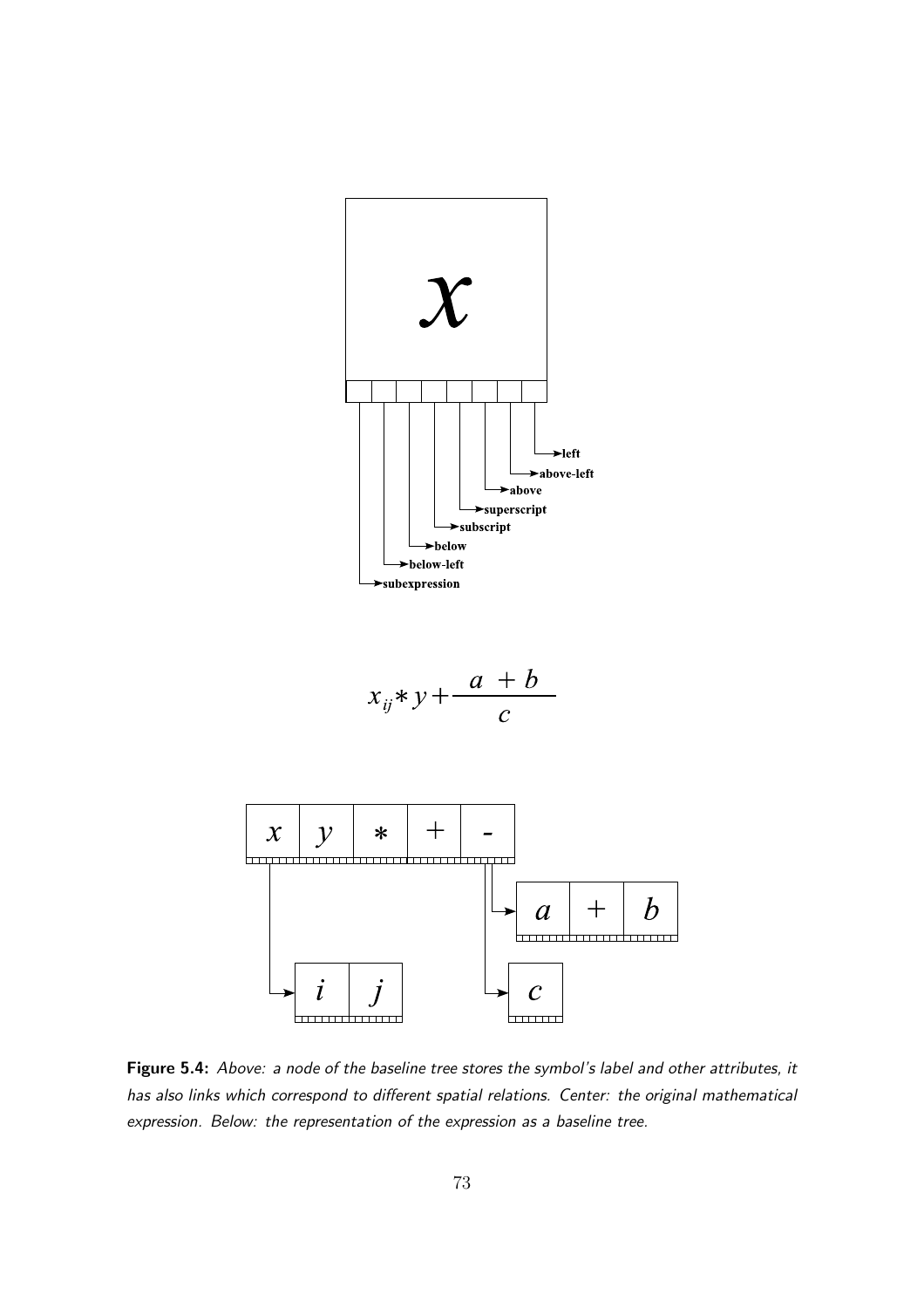We take special care in the definition of the function getRightNeighbors to handle irregular horizontal layouts.

Now we are ready to construct the baseline tree of the mathematical expression described by the ordered symbol list  $L$  by recursively finding dominant baselines. This is done by the function constructBaselineTree:

#### $const$ ructBaselineTree $(L)$

- 1. If L is empty, return.
- 2. Set  $Db = \emptyset$ .
- 3. constructDominantBaseline( $Db, L$ ).
- 4. Update Db by grouping together symbols which define operator and function names, like lim, sin, log, etc.
- 5. constructDominanceMST $(Db, L)$ .
- 6. locateMatrices $(Db, L)$ .
- 7. For each symbol  $s \in Db$ , construct new symbol lists with its children obtained in the MST step, depending on which spatial relations they satisfy and assign these lists to the corresponding links. The identity of these lists corresponds to the spatial relation they satisfy.
- 8. Set  $L = Db$ .
- 9. For each symbol  $s \in Db$ , use recursion applying constructBaselineTree to each of its child lists obtained in step 7.

## 5.3 MST Construction and Symbol Dominance

The pseudo-code of the function constructBaselineTree outlines the procedure to construct the baseline tree. Steps 3, 5, and 6 are key steps to achive this purpose. Each of these steps requires an MST construction to handle the irregular horizontal layouts, to group symbols, and to locate rows in matrices respectively. The first MST construction is handled as a preprocessing step prior to the construction of the baseline tree. The last two are done at each recursion step of constructBaselineTree. The following sections explain how this is done.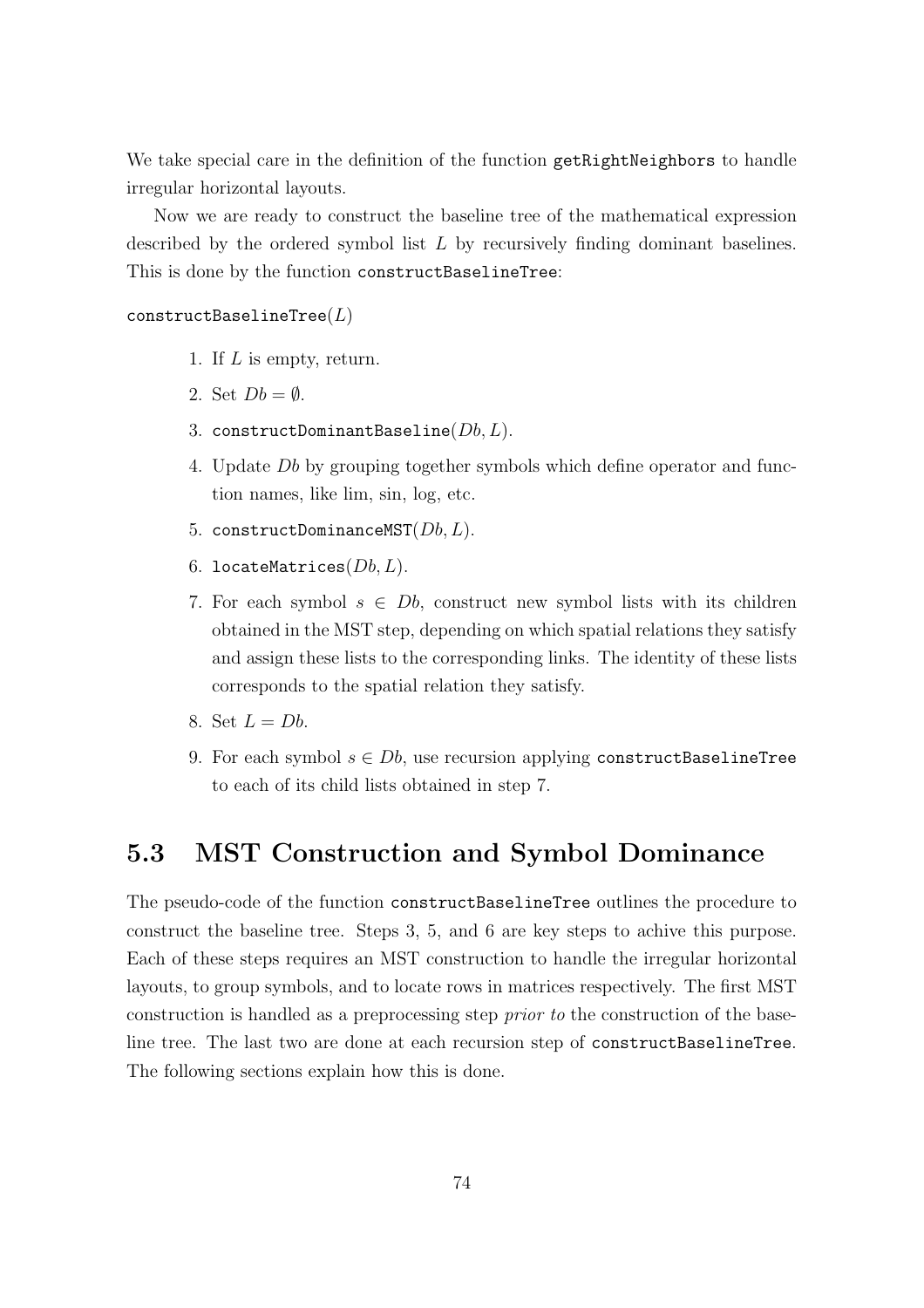

Figure 5.5: Above: Attractor points of symbols not belonging to the MST. Below: Attractor points of symbols and operators belonging to the MST.

#### MST Construction and Attractor Points

We consider the recognized symbols as the nodes of a totally connected weighted graph. The MST of such a graph is constructed as follows. Given the list  $L$ , we consider the symbols in  $L$  as the nodes of a totally connected weighted graph. Then, we use Prim's algorithm to construct its MST: a new edge  $(s_t, s_n)$  is added to the MST if its corresponding weight  $w(s_t, s_n)$  is the minimum of all edges, where  $s_t$  belongs to the MST and  $s_n$  does not belong to the MST. This is the general MST algorithm for each of the constructions. They differ from each other in the way the weights are calculated.

The edge weight is the minimum distance between *attractor points*  $(AP)$  of symbols. They are located in the boundary of the symbol bounding box. The number of such points depends on the operator class. Figure 5.5 shows the attractor points corresponding to different symbol classes when the first  $a$  and the integral (sum-like operators and square root) are dominated by  $x$  (scripted) and 2 (superscripted), the second a is dominated by  $+$  (non-scripted), and when the third a is dominated by sum-like operators and the horizontal bar.

#### 5.3.1 Construction of the Dominant Baseline

#### The Right Relation

The construction of the dominant baseline consists of finding symbols which describe horizontal arrangements in the expressions. The key is to have a robust definition of the relation "right horizontal".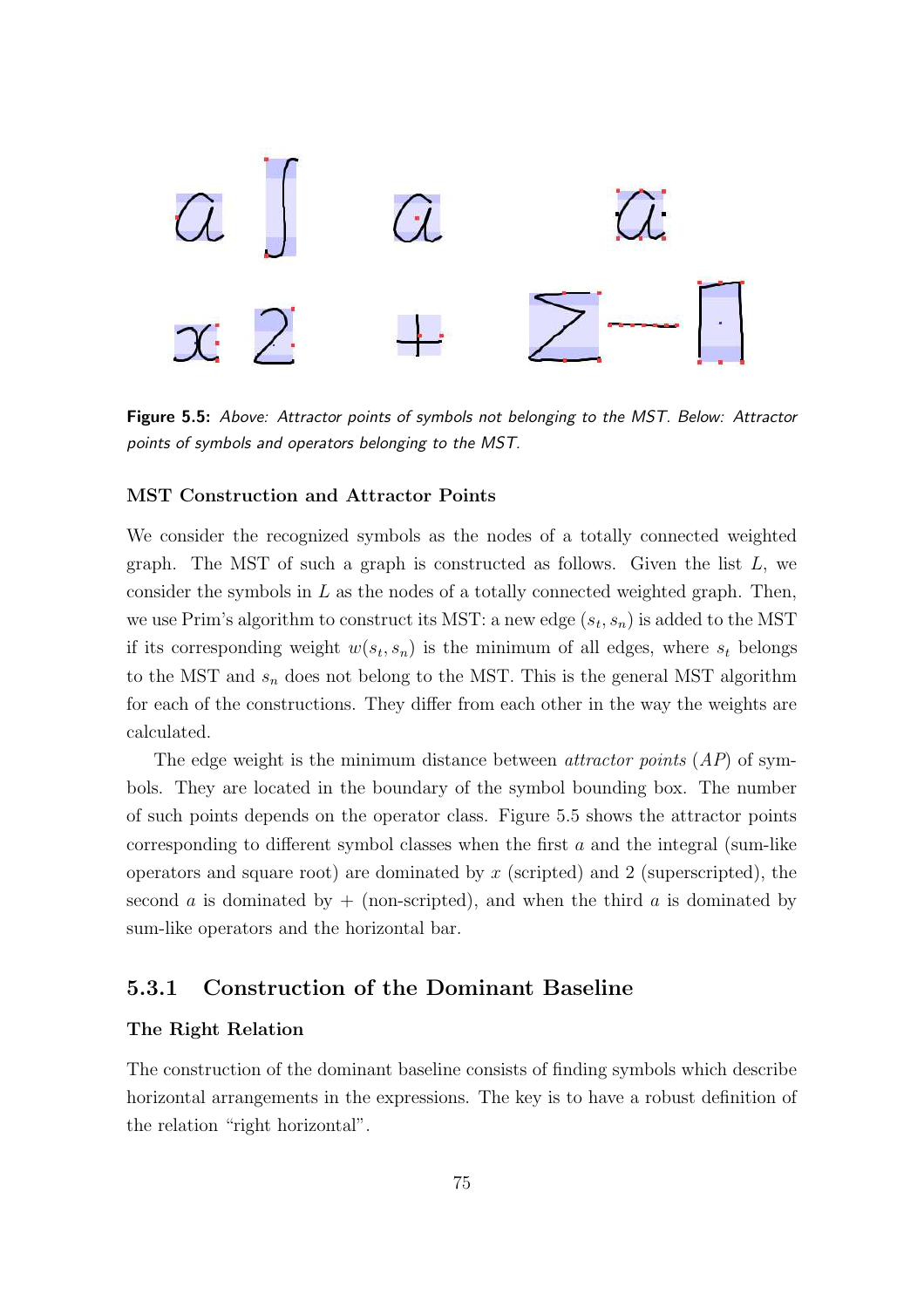

Figure 5.6: Horizontal layout irregularities when (a) writing horizontally in the subscript region, (b) writing arguments of fraction bars below the superscript region. The figures at the left show fraction bars in the expression located through MST construction. Dominant baselines are shown at the right.

Given the symbols s and  $s_r$ , an attempt to give a more flexible definition of the right relation is simply to consider  $s_r$  as a right horizontal neighbor of s, if  $s_r$  lies in the *right* region of s or s lies in the *left* region  $s_r$ . This condition is more robust but still restrictive because it only considers symbols having "acceptable" right and left regions. That is not the case when writing horizontal lines, as we can see in Fig. 5.6. In this case, the right region for the horizontal lines is practically eliminated. Note that the expressions in the figure are written in a regular way.

There are two common horizontal layout irregularities when writing mathematical expressions. One of them occurs when writing horizontal bars below the subscript threshold. For example, the fraction lines in Fig. 5.6(a) satisfy the relation subscript and not the desired relation right horizontal, as defined above. Other irregularities occur when superscripted fractions extend beyond their corresponding superscript region. This is illustrated in Fig. 5.6(b). The fraction argument ' $\sigma$ ' satisfies the relation right with respect to ' $e$ ', and not the relation superscript.

To avoid these layout problems, we use an MST construction to re-label horizontal lines into fraction lines and to reconstruct their left and right regions.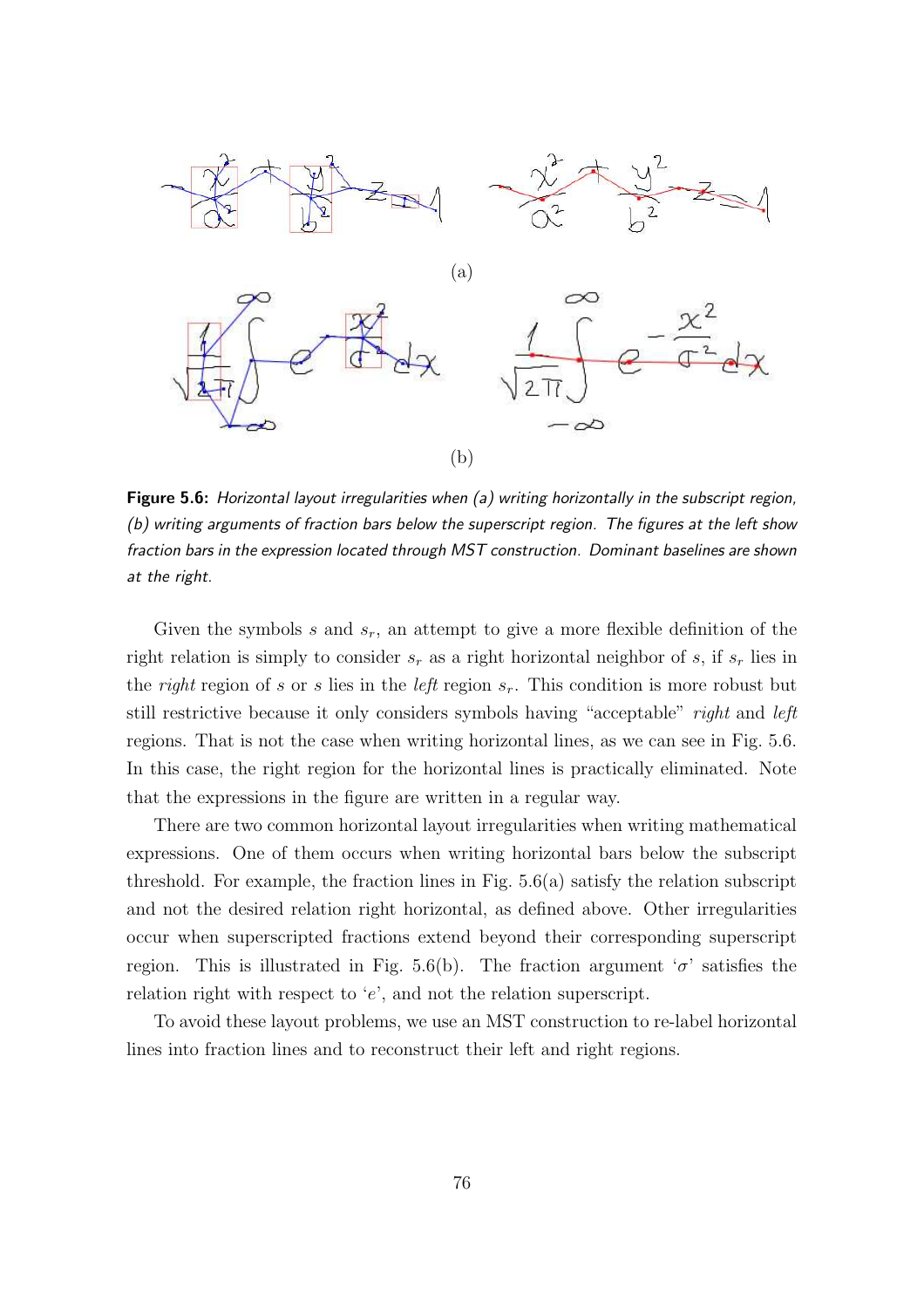#### MST Construction for Horizontal Bars

To construct the MST, we initialize it with the leftmost symbol in L. Let  $(s_t, s_n)$  be a new edge with  $s_t \in \text{MST}$  and  $s_n \notin \text{MST}$ . If  $s_t$  is a horizontal bar and **dominates** $(s_t, s_n)$ is true, the weight is the minimum distance between the AP. If  $s_t$  is a horizontal bar and dominates( $s_t, s_n$ ) is false, the weight is the minimum distance between the AP of  $s_t$  and the centroid of  $s_n$ . If  $s_n$  is a horizontal, we repeat the calculation as above, considering whether  $s_n$  dominates  $s_t$  or not. If both  $s_t$  and  $s_n$  are not horizontal bars, the weight is the distance between their centroids.

#### Updating Attributes for Horizontal Lines

Once the MST is constructed, we update symbol attributes as follows. Let  $h$  be a horizontal bar. Consider also the list  $Dh$ , which collects those symbols having edges incident to h and being dominated by h. If symbols in  $Dh$  lie in both regions above and below h, it is re-labelled as fraction bar. If symbols are found only in the above region, the horizontal bar is re-labelled as underline. If it is the case for the below region, h is re-labelled as over bar. For all the previous cases, lower left corner and height are updated as  $y_h = y_{Dh}$  and  $H_h = H_{Dh}$ , as well as the corresponding derived attributes. Figure 5.6 shows the MST of the expressions and the bounding boxes of the renamed horizontal bars.

Once the attributes of fraction bars are updated, we proceed as follows. Consider again the symbols s and  $s_r$ . If  $s_r$  is a fraction bar not belonging to the superscript region of s, then  $s_r$  is a horizontal right symbol of s if it satisfies the conditions described above. If  $s_r$  is a symbol in the right region of s and there is a fraction bar in the superscript region which dominates  $s_r$ , then  $s_r$  is not a horizontal right symbol of s. Finally, suppose s and  $s_r$  are two horizontal bars, then  $s_r$  is a horizontal right symbol of s if the angle between the x-axis and the segment defined by the centroid of s and the centroid of  $s_r$  is less than some threshold.

#### 5.3.2 Construction of the Baseline Tree

#### Symbol Regions

When we defined the symbol regions in Sect. 5.2.1, we considered them as unbounded regions extending through the plane. Some authors consider the range of symbols lying in the dominant baseline not limited by the threshold attributes alone, but also by "neighbor" operators [103]. They bound the superscript, subscript, and right regions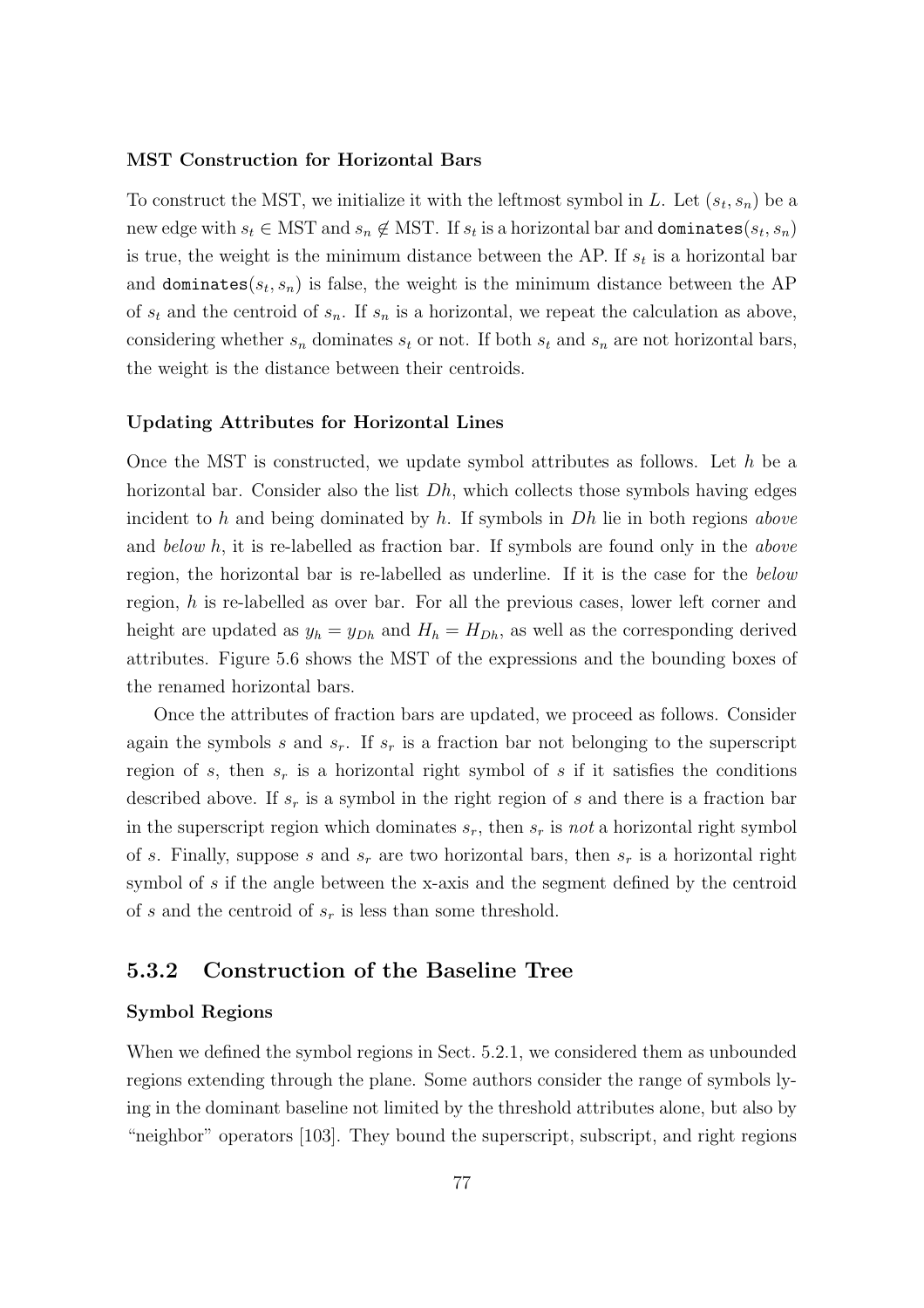



Figure 5.7: (a) The boxes are the bounded superscript and above regions of 'b' and the fraction bar respectively. (b) The same arguments, ' $\alpha$ ' and '2', are written beyond the bounded regions, but they still satisfy the same mathematical relations. (c) A more complicated expression showing the difficulties with sum-like operators.

at the right by the leftmost x-coordinate of the next right symbol in the baseline. This makes sense because such spatial considerations avoid ambiguity. But these considerations can be very restrictive if we want to correct an expression by adding some superindexes after entering it. The same applies when associating arguments to sum-like operators lying too near to each other and when writing operators like ∗  $^*_* \prod^*_*$ whose arguments have non-standard layouts. Figure. 5.7 shows examples of this.

The key in the MST construction is to associate symbols not only considering where they lie, but also how *near* they lie to each other and how dominance occurs during weight construction.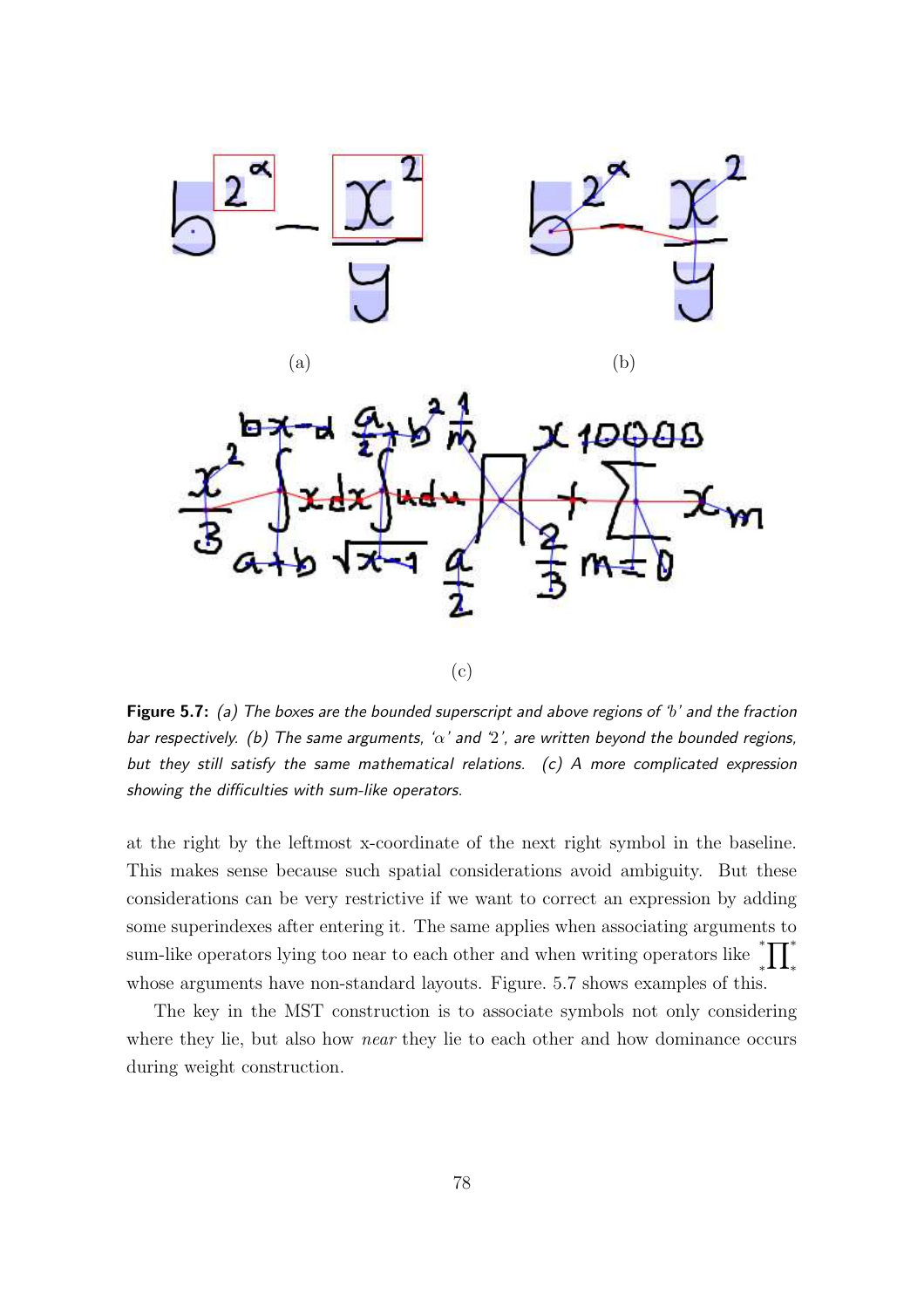#### MST Construction for Symbol Clustering

The function construct  $(SDb, L)$  constructs the MST of the symbol list L. We initialize the MST to the dominant baseline  $Db$  of L. Let  $(s_t, s_n)$  be a new edge with  $s_t \in \text{MST}$  and  $s_n \notin \text{MST}$ . The edge weights are computed as follows. If dominates( $s_t$ ,  $s_n$ ) is true, the weight  $w(s_t, s_n)$  is the minimum distance between attractor points of symbols  $s_t$  and  $s_n$ . If dominates( $s_t$ ,  $s_n$ ) is false, the weight corresponds to the distance between the centroids of  $s_t$  and  $s_n$ . Finally, if the relation  $\texttt{right}(s_t, s_n)$  or  $\texttt{right}(s_n, s_t)$  is true, the weight is the minimum distance among their corresponding black points as shown in the second  $a$  of Fig. 5.5. Figure 5.7(b)-(c) shows the MST derived by this weight computation.

#### Arguments to Special Operators

In some way, the MST construction we use for grouping does not bound regions; on the contrary, it makes them grow. To illustrate this, consider Fig. 5.8. It shows how attractor points and symbol dominance help to define dominance regions.

To draw the grey regions in the figure, we proceeded as follows. First, we took a pixel from the whole region and translated the symbol  $a'$ , the leftmost symbol in the figure, so that its centroid and the pixel coincide. Secondly, we associated the symbols of the baseline  $(x, -, y, \sum, z, \prod)$  with a grey tone. Finally, the pixel was colored with the grey tone corresponding to the symbol s of the baseline, whose weight  $w(s, a)$ reaches the minimum value among all symbols in the baseline. Figure 5.8(a) shows the regions for each symbol, using the distance between centroids as edge weights.

We can appreciate in Fig. 5.8(b) that using symbol dominance to delimit regions corresponds to the expected range of symbol operators. Figure 5.8(d) shows how regions grow during MST construction. In this example, the regions of the symbols  $z$  and  $\alpha$  are merged in such a way that the new symbol  $b$  lies within their range and ambiguities arising from argument association with  $\prod$  are overcome. The regions were found as described before, but in this case we used the symbol b instead of a.

#### 5.3.3 Recognition of Matrices

To recognize matrices, we have to define row structures. Note that, in some sense, we defined row structures when locating symbols in subscript, superscript, and right regions. The advantage we have in this case is that the mentioned regions are well defined by the threshold attributes. In contrast, matrices do not have predefined row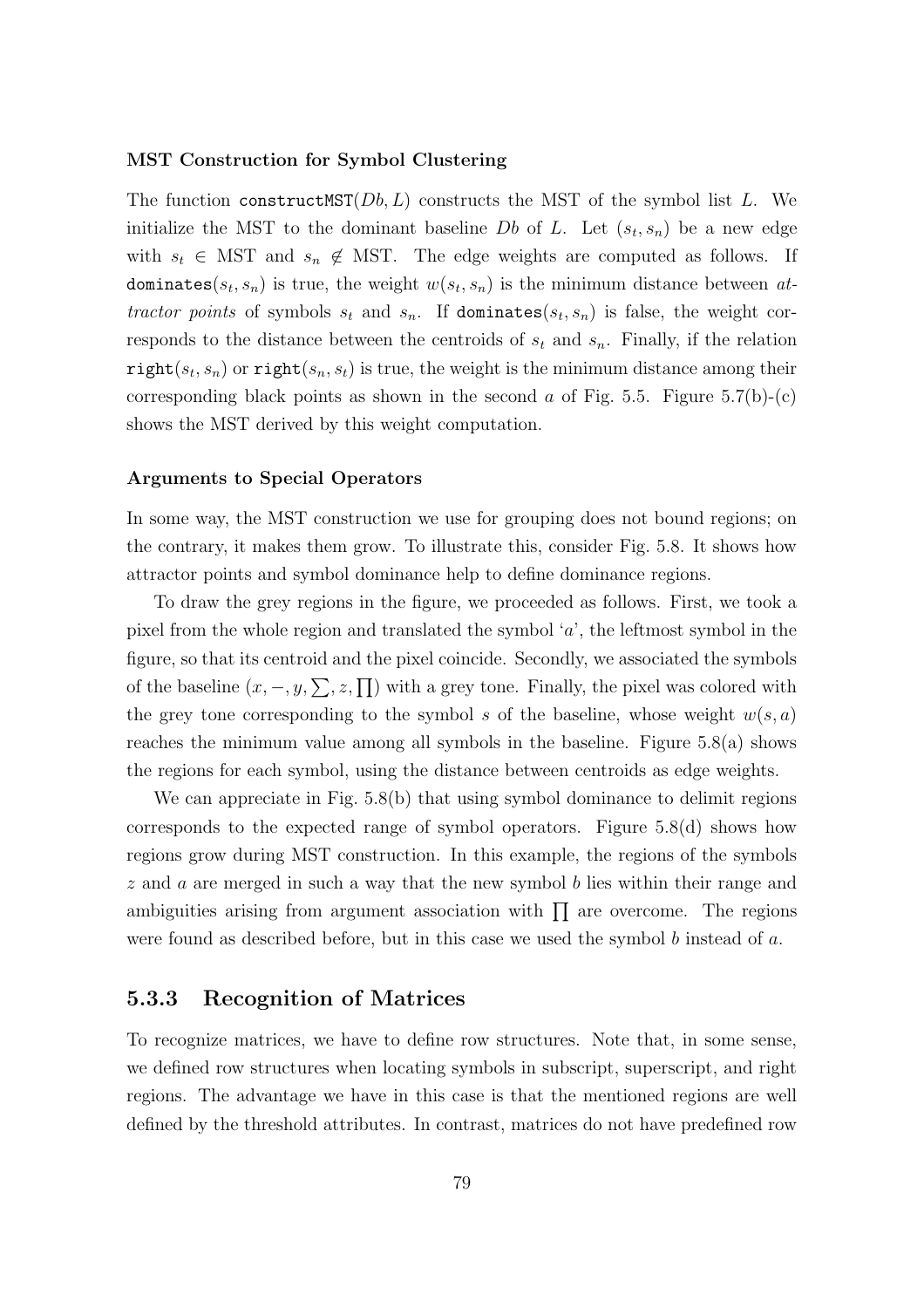

(a)



(b)



(c)



(d)

Figure 5.8: Regions defined (a) using only the centroids, (b) using the attractor points and symbol dominance without distance factor, and (d) with distance factor. (d) Growing regions in the MST construction.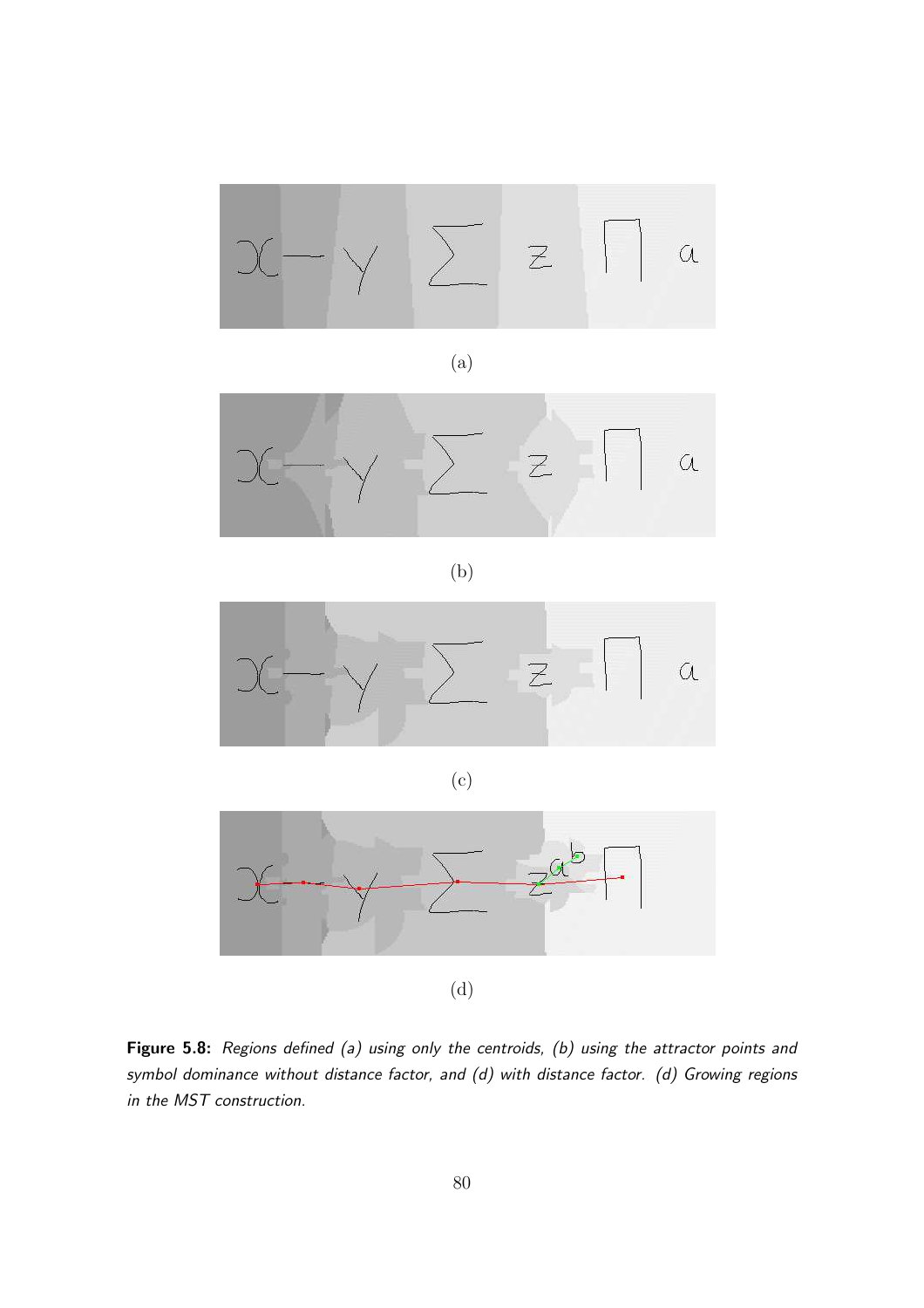

Figure 5.9: The area-projection function and the MST found in the matrix mode.

regions, they have to be found on the fly. It is done by dynamically finding APs, as explained in the following section.

#### MST Construction for Matrices

The symbols '[' and ']' were taken as reserved symbols to construct matrices. The range of the symbol '[' is the bounding box which contains it and its corresponding closing square bracket. Symbols lying in that region are dominated by '[' and are automatically associated to it during MST clustering. Then we check for each  $s \in Db$ whether it is an open square bracket or not. If it is, we proceed to identify row structures in the child list  $Ds$  of symbols dominated by s. For this purpose, we define the area-projection function f as

$$
f(y) = \sum_{\substack{s \in Ds \\ y_s \le y \le y_s + H_s}} W_s H_s,\tag{5.1}
$$

where  $y_{Ds} \le y \le y_{Ds} + H_{Ds}$ . We use local maxima of a smoothed version of f, located at  $y_i$ ,  $i = 1, \ldots, n$ , to define the attractor points  $(x_{Ds}, y_i)$  of s (see Fig. 5.9). The next step is to construct the MST of s and Ds using the dynamically constructed attractor points. Because we want to find rows in the symbol list, we multiply the x-coordinates of attractor points and centroids by a factor  $0 < \beta < 1$  and we recalculate the weights of the graph with this modification. Finally, we assign rows to the corresponding child lists of s, locate spaces in the rows, and apply the method recursively to those lists.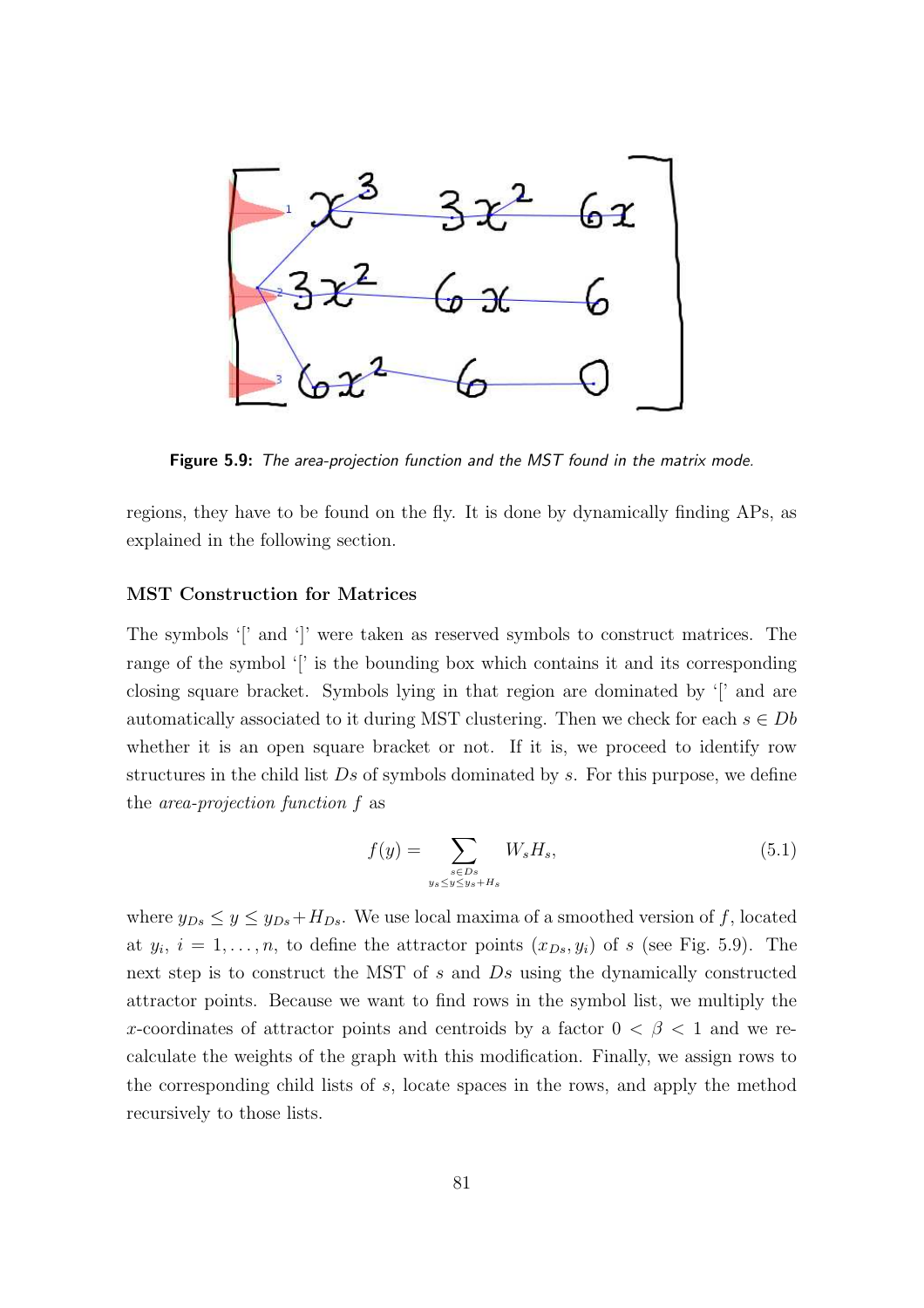



Figure 5.10: Examples of expressions which can be recognized by the proposed extension for fraction location.

### 5.4 Discussion

#### 5.4.1 Extensions

#### Fraction Location

The preprocessing step for fraction location allows to locate other fraction-like constructions. It can be used to locate and to determine attributes of the symbols like 'overbrace' and 'underbrace'. Other extensions could be the location of function names by using "arrow notation" for this purpose. See Fig. 5.10.

#### Symbol Clustering

The MST construction for symbol clustering can be easily extended to recognize expressions that contain, for example, operators like  ${}_{n}C_{k}$ , or other operators with similar layouts. It can be also extended to recognize not only square roots but also the structure  $\sqrt[*]{ }$ .

#### Matrix Recognition

The method for the recognition of matrices can be easily extended to recognize stacked arguments of sum-like operators, like the one used in (5.1). The tabular mode can be set by default when analyzing the subscript list of sum-like operators. This MST construction can also be useful to recognize structures which describe equation systems as well as functions defined by cases. For these structures, we can use the symbol '{' as indicator of the tabular mode. See Fig.5.11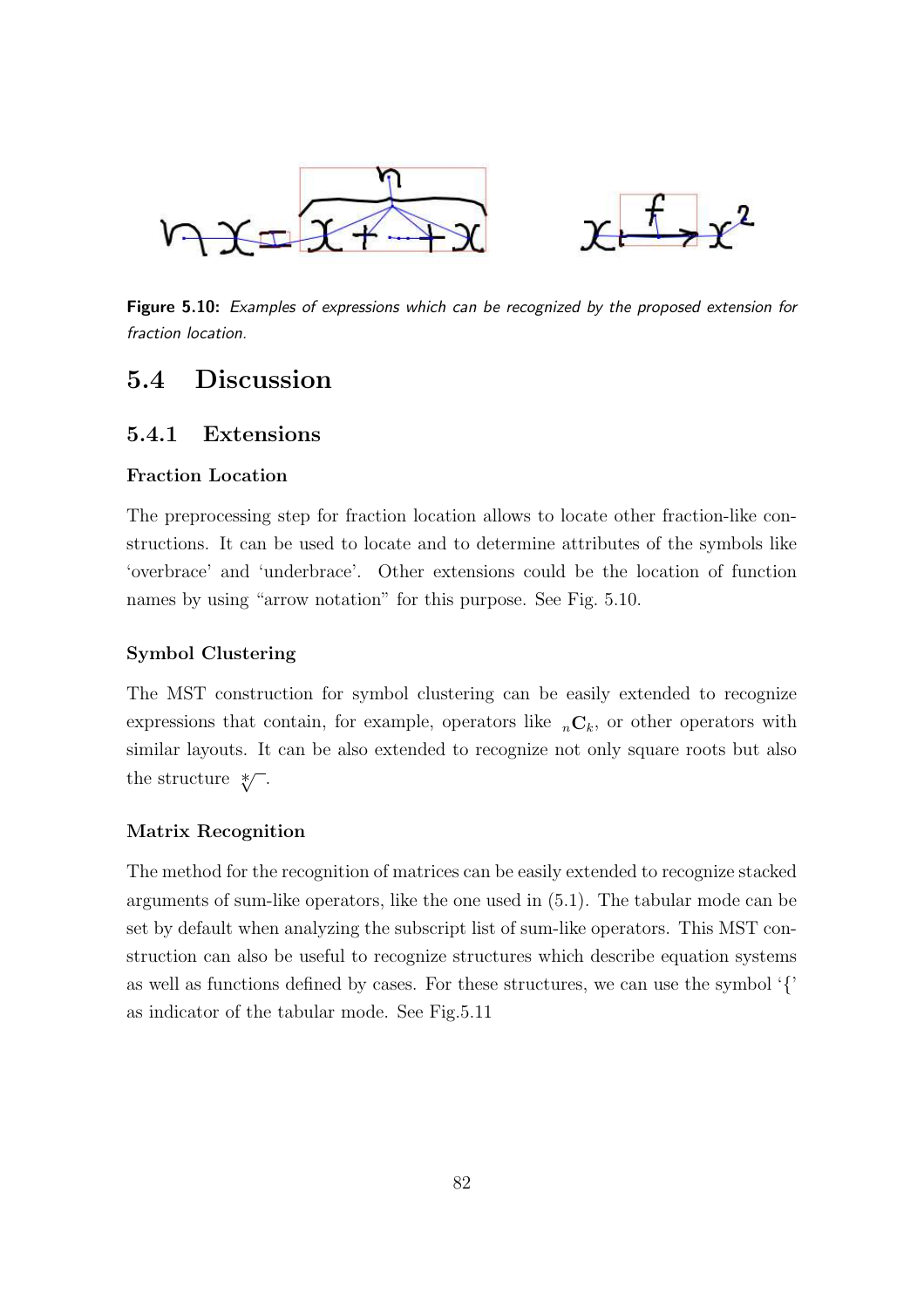

Figure 5.11: Examples of expressions which can be recognized by the proposed extension for matrix recognition.



Figure 5.12: The result of the MST construction (a) without using the  $\alpha$  factor in weight calculation and (b) using this factor.

#### 5.4.2 Limitations of the Method

#### Symbol Grouping

Our method encounters problems when scripted symbols lie too close to the arguments of fraction or sum-like operators. The horizontal baselines of dominated symbols are merged incorrectly when they are written too far away from operators and the latter are written too close to each other. See Fig.  $5.8(c)$  and Fig.  $5.12(a)$  for an example of this. To avoid the problem, we multiply the corresponding weight by a factor  $0 < \alpha < 1$  during MST construction if the symbol in the dominant baseline is a sum-like operator or a fraction line. See Fig. 5.12(b).

#### Parameter Estimation

Determining heuristic values for  $\alpha$  and  $\beta$  requires some experimentation. We have obtained satisfactory results by using the values  $\alpha = 1/4$  and  $\beta = 1/15$ . We plan to construct a benchmark of on-line handwritten mathematical expression to determine the optimal values of the parameters  $\alpha$  and  $\beta$  and others required by our algorithm, as well as to obtain a precise estimation of recognition rates.